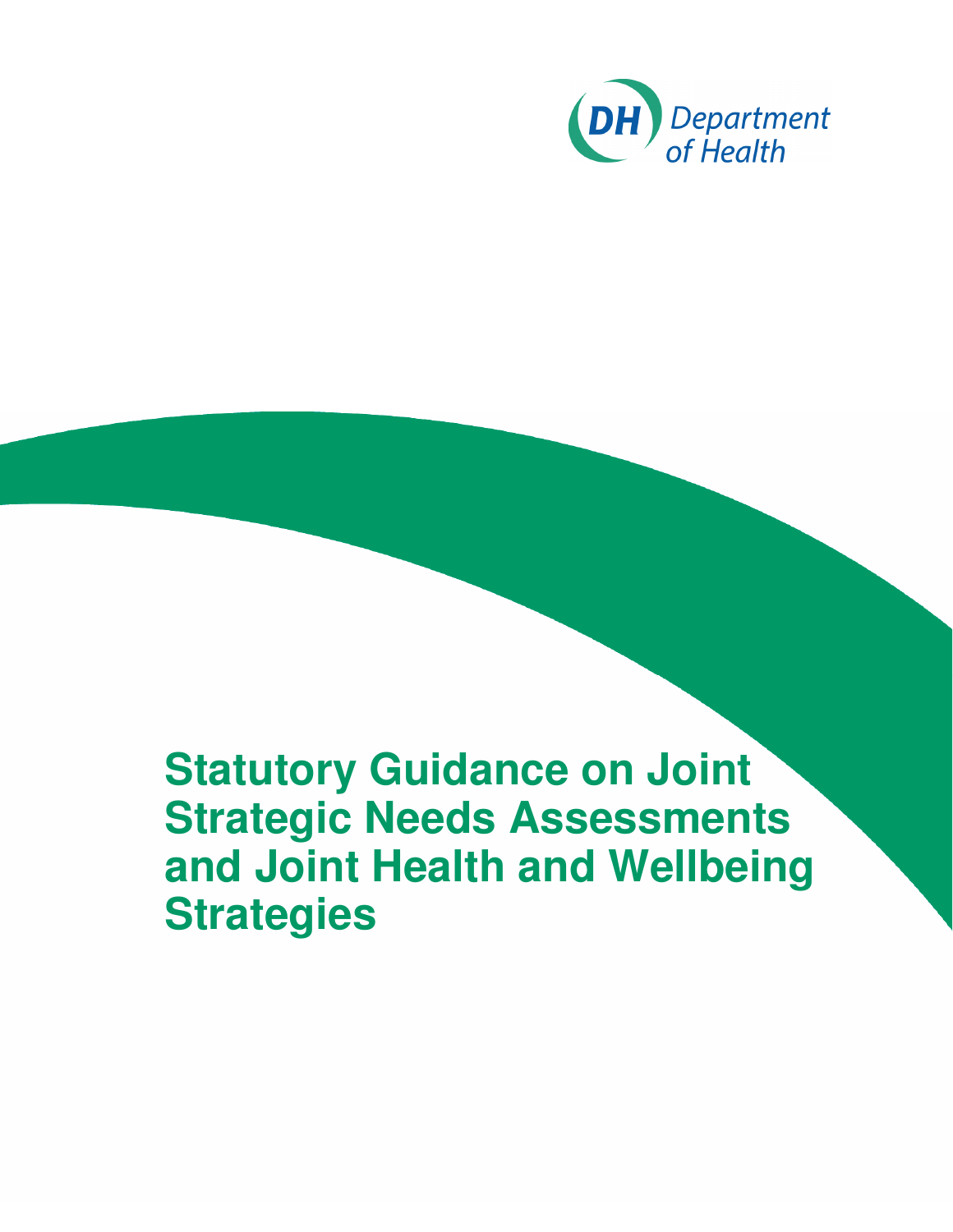| <b>DH INFORMATION READER BOX</b>     |                                                                                                                                                                                                                                                                                                                                    |                                                                                                                                                                                                                              |  |
|--------------------------------------|------------------------------------------------------------------------------------------------------------------------------------------------------------------------------------------------------------------------------------------------------------------------------------------------------------------------------------|------------------------------------------------------------------------------------------------------------------------------------------------------------------------------------------------------------------------------|--|
| Policy                               | Clinical                                                                                                                                                                                                                                                                                                                           | Estates                                                                                                                                                                                                                      |  |
| HR / Workforce                       | Commissioner Development                                                                                                                                                                                                                                                                                                           | $IN = 3T$                                                                                                                                                                                                                    |  |
| Maragement<br>Planning / Performance | Provider Development<br>Improvement and Efficency                                                                                                                                                                                                                                                                                  | Finance<br>Social Care / Partnership Working                                                                                                                                                                                 |  |
|                                      |                                                                                                                                                                                                                                                                                                                                    |                                                                                                                                                                                                                              |  |
| <b>Document Purpose</b>              | <b>Best Practice Guidance</b>                                                                                                                                                                                                                                                                                                      |                                                                                                                                                                                                                              |  |
| Gateway Reference                    | 18840                                                                                                                                                                                                                                                                                                                              |                                                                                                                                                                                                                              |  |
| Title:                               | Statulory Guidance on Joint Stralegic Needs Assessments and Joint<br>Health and Wellbeing Strateges.                                                                                                                                                                                                                               |                                                                                                                                                                                                                              |  |
| <b>Author</b>                        | Department of Health                                                                                                                                                                                                                                                                                                               |                                                                                                                                                                                                                              |  |
| <b>Publication Date</b>              | <b>26 March 2013</b>                                                                                                                                                                                                                                                                                                               |                                                                                                                                                                                                                              |  |
| Target Audience                      | NHS Trust CE's Foundation Trust CE's , Directors of PH, Local Authority<br>CEs, Directors of Adult SSs, Allied Health Professionals, GPs,<br>Communications Leads, Directors of Children's SSs, Healthwatch<br>England, Public Health England, LINks, CCG pathfinders, shadowHWBs,<br>volumery and community sector organisations. |                                                                                                                                                                                                                              |  |
| <b>Circulation List</b>              |                                                                                                                                                                                                                                                                                                                                    |                                                                                                                                                                                                                              |  |
| Description                          | The purpose of this publication is intended to support nealth and<br>Joint Health and Wellbeing Strategies (JHWSs).                                                                                                                                                                                                                | wellbeing boards and their partners in understanding the duties and $\,$<br>powers in relation to Joint Strategic Needs Assessments (JSNAs) and                                                                              |  |
| Onss Ref                             |                                                                                                                                                                                                                                                                                                                                    | <u>The Heath and Social Cale Act 2012. Local Authority (Public Health, </u><br>Health and Wellbeing Boards and Health Scrutiny) Regulations 2013.<br><u>Loid Stratecic Needs Assessments and joint baalth and wellbeing.</u> |  |
| <b>Superseded Docs</b>               | N.A.                                                                                                                                                                                                                                                                                                                               |                                                                                                                                                                                                                              |  |
| Action Required                      | NIA.                                                                                                                                                                                                                                                                                                                               |                                                                                                                                                                                                                              |  |
| Timing                               | <b>NA</b>                                                                                                                                                                                                                                                                                                                          |                                                                                                                                                                                                                              |  |
| <b>Contact Details</b>               | Freya Lock<br>Department of Health<br>People, Communities and Local Government<br>Richmond House<br>Boort 331<br>75 Whitehall                                                                                                                                                                                                      |                                                                                                                                                                                                                              |  |
|                                      | Lendon SWY A 2NS                                                                                                                                                                                                                                                                                                                   |                                                                                                                                                                                                                              |  |
| <b>For Recipient's Use</b>           |                                                                                                                                                                                                                                                                                                                                    |                                                                                                                                                                                                                              |  |

You may re-use the text of this document (not including logos) free of charge in any format or medium, under the terms of the Open Government Licence. To view this licence, visit www.nationalarchives.gov.uk/doc/open-government-licence/

© Crown copyright 2011 First published April 2012 Published to DH website, in electronic PDF format only. www.dh.gov.uk/publications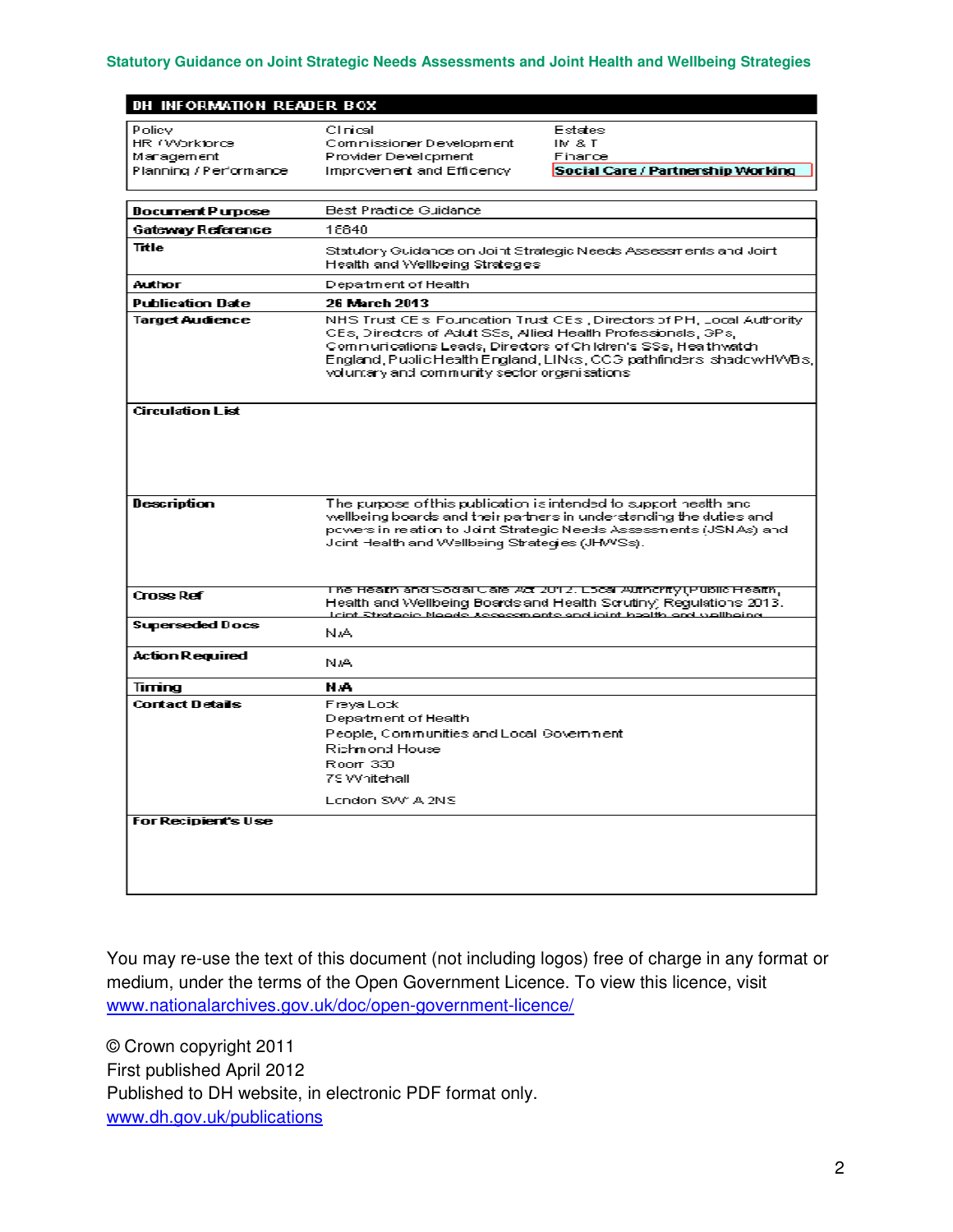# **Contents**

| 5. Working in partnership to carry out JSNAs and develop JHWSs 12 |  |
|-------------------------------------------------------------------|--|
|                                                                   |  |
|                                                                   |  |
|                                                                   |  |
|                                                                   |  |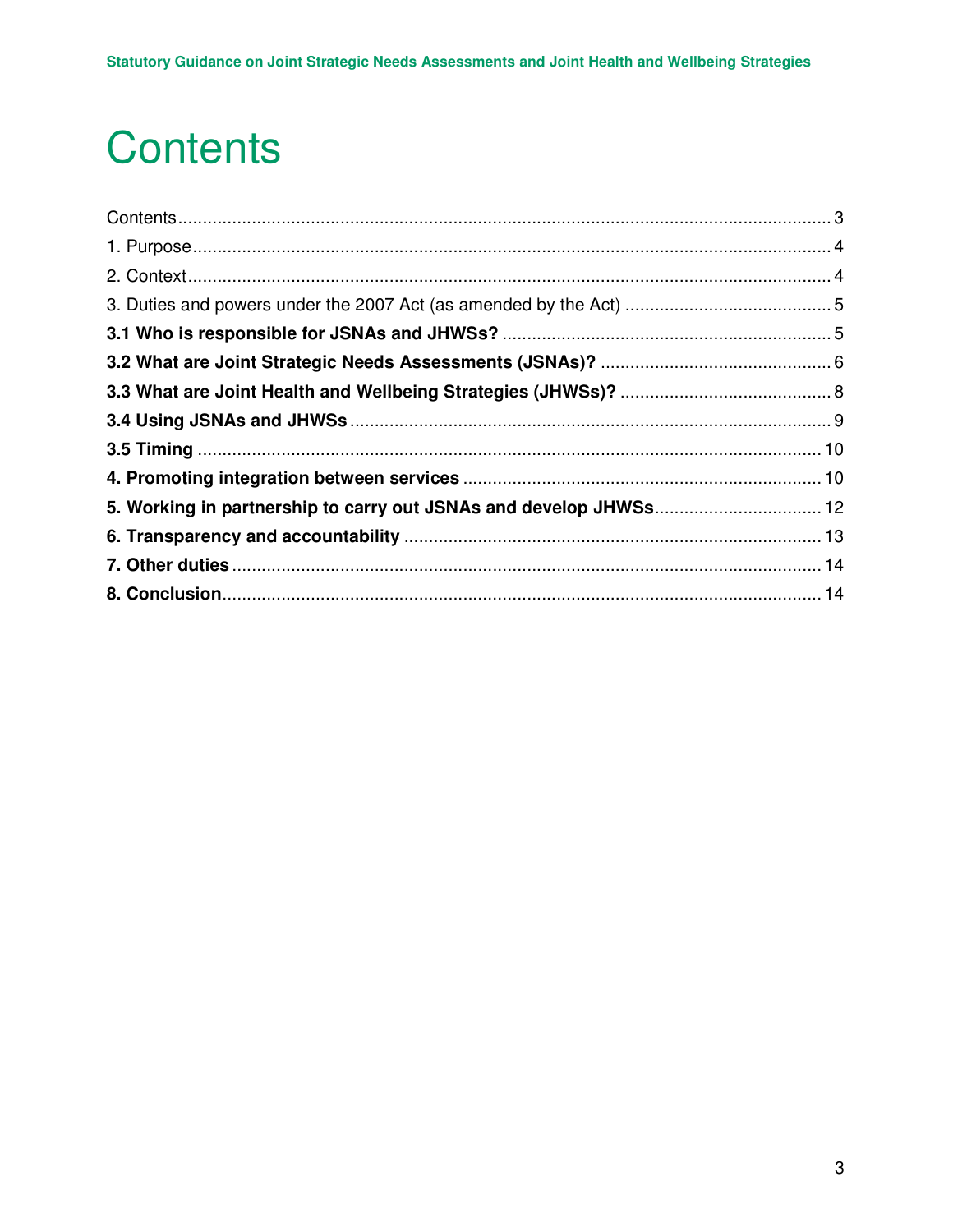## 1. Purpose

The Health and Social Care Act 2012<sup>1</sup> ('the Act') amends the Local Government and Public Involvement in Health Act 2007 ('the 2007 Act') to introduce duties and powers for health and wellbeing boards in relation to Joint Strategic Needs Assessments (JSNAs) and Joint Health and Wellbeing Strategies (JHWSs).

This statutory guidance explains the duties and powers relating to JSNAs and JHWSs. This guidance does not cover the wider membership of health and wellbeing boards, or what services should be commissioned in response to local JSNA findings and JHWS priorities – these decisions need to be made locally, depending on circumstances, and subject to duties to have regard to the relevant JSNAs and JHWSs. Further supporting materials, including advice on good practice will be published alongside this statutory guidance.

# 2. Context

In the Act, the Government has set out a new vision for the leadership and delivery of public services, where decisions about services should be made as locally as possible, involving people who use them and the wider local community. The Act supports the principle of local clinical leadership and democratically elected leaders working together to deliver the best health and care services based on the best evidence of local needs. JSNAs and JHWSs are an important locally owned process, through which to achieve this. As such, and with duties that fall upon local parts of the system, each health and wellbeing board is likely approach them according to their own local circumstances. It would not therefore be appropriate for central Government to be prescriptive about the process or to monitor the outputs.

The purpose of JSNAs and JHWSs is to improve the health and wellbeing of the local community and reduce inequalities for all ages. They are not an end in themselves, but a continuous process of strategic assessment and planning – the core aim is to develop local evidence-based priorities for commissioning which will improve the public's health and reduce inequalities. Their outputs, in the form of evidence and the analysis of needs, and agreed priorities, will be used to help to determine what actions local authorities, the local NHS and other partners need to take to meet health and social care needs, and to address the wider determinants that impact on health and wellbeing<sup>2</sup>.

In preparing JSNAs and JHWSs, health and wellbeing boards must have regard to guidance issued by the Secretary of State<sup>3</sup> (this guidance, and any future revisions issued), and as such boards have to be able to justify departing from it.

 $\overline{1}$ <sup>1</sup> The relevant parts of which are expected to come into force on 1 April 2013.

<sup>&</sup>lt;sup>2</sup> More information can be found in *Fair Society, Healthy Lives (the Marmot Review)*, 2010

 $3$  The 2007 Act – section 116 (as amended by the Act – section 192) and section 116A (as inserted by the Act – section 193).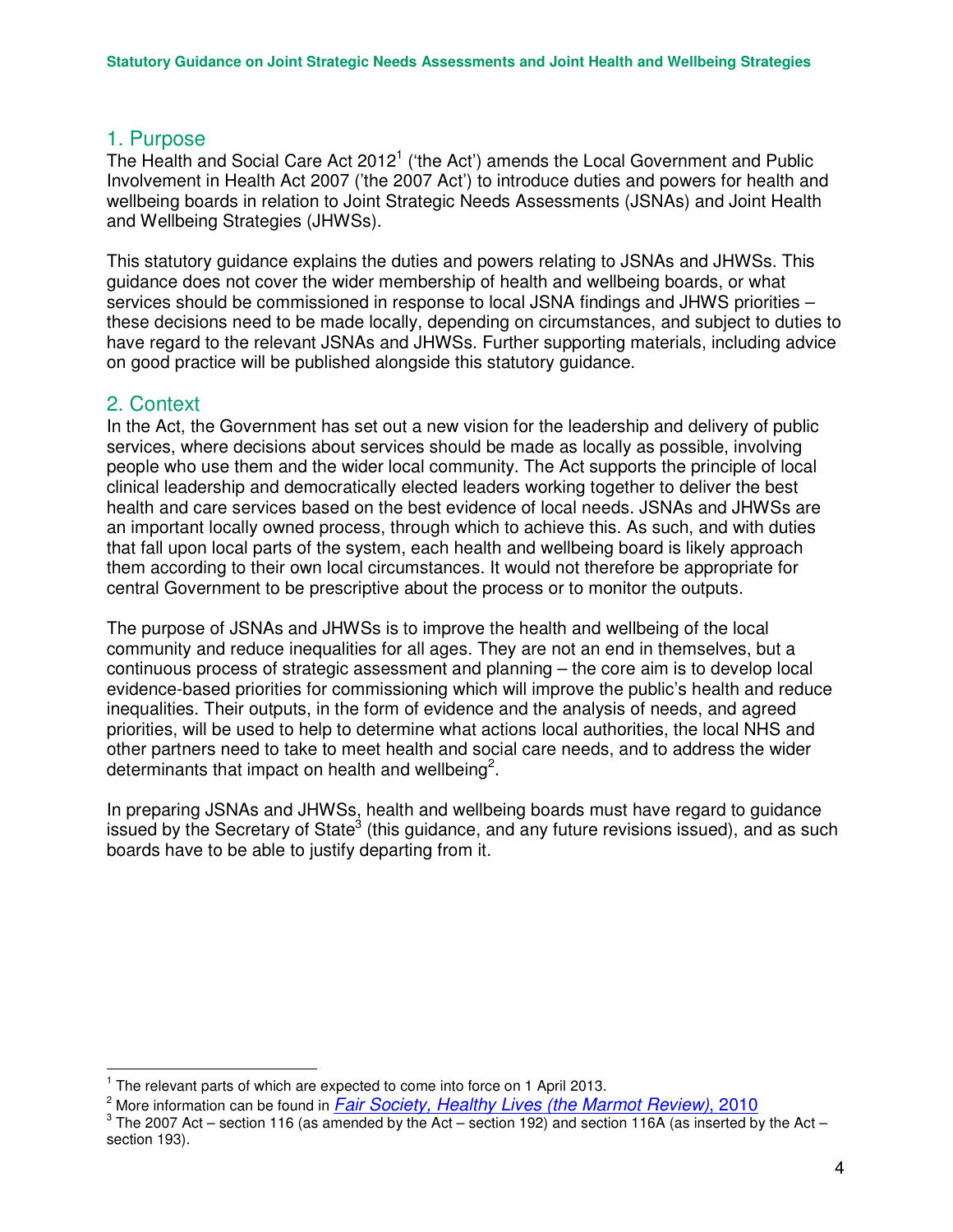# 3. Duties and powers under the 2007 Act (as amended by the Act) $4$

## **3.1 Who is responsible for JSNAs and JHWSs?**

Local authorities and clinical commissioning groups (CCGs) have equal and joint duties to prepare JSNAs and JHWSs, through the health and wellbeing board<sup>5</sup>. The responsibility falls on the health and wellbeing board as a whole and so success will depend upon all members<sup>6</sup> working together throughout the process. Success will not be achieved if a few members of the board assume ownership, or conversely do not bring their area of expertise and knowledge to the process. As the duties apply across the health and wellbeing board as a whole, boards will need to discuss and agree their own arrangements for signing off the process and outputs. What is important is that the duties are discharged by the board as a whole.

Two or more health and wellbeing boards could choose to work together to produce JSNAs and JHWSs, covering their combined geographical area<sup>7</sup>. Some health and wellbeing boards may find it helpful to collaborate with neighbouring areas where they share common problems as this can prove to be more cost effective than working in isolation.

Local authorities and health and wellbeing boards can decide to include additional members on the board beyond the core members<sup>8</sup>. Additional members, such as service providers (NHS, private or voluntary and community sector), health and care professionals, representatives of criminal justice agencies, fire and rescue services, local voluntary and community sector organisations, universities, or representatives of military populations, can bring expert knowledge of the local community to enhance JSNAs and JHWSs. Membership of the board is not the only way to be involved in or influence JSNAs and JHWSs – boards will need to work with a wide range of local partners and the community beyond the board's membership. Working with local partners will support boards not only to undertake a thorough and broad assessment of local needs by using evidence and expertise these partners can provide; but it

 $\frac{1}{2}$  $<sup>4</sup>$  The duties imposed by, and the powers conferred by the Act, the 2007 Act (as amended by the Act), and the</sup> NHS Act 2006 (as amended by the Act) relating to the preparation of JSNAs and JHWSs are summarised and referenced throughout. Where 'must' is used, this indicates something required by one or other of the Acts. Where 'can' is used, this indicates a power in one or other of the Acts. Where 'could' is used, this indicates an example of how that power could potentially be used. Where 'should' is used it indicates something that is not required by the Acts, but it is recommended in order to achieve the spirit of the Acts or in accordance with sector-led best practice, and to which there is a statutory duty to have regard.

<sup>5</sup> The 2007 Act – section 116 (as amended by the Act – section 192 require a "responsible local authority" and each of its partner CCGs to prepare JSNAs and JHWSs; and section 116A (as inserted by the Act – section 193); and the Act – section 196 provides that these functions are to be exercised by the health and wellbeing board established by the local authority. Section 103 of the 2007 Act provides that each of the following is a "responsible local authority": a county council in England, a district council in England other than a council for a district in a county for which there is a county council; a London borough council, the Council of the Isles of Scilly and the Common Council of the City of London in its capacity as a local authority.

<sup>6</sup> The Act – section 194: each "responsible local authority" in England (see footnote 4) must set up a health and wellbeing board, with a core membership of: a) at least one elected representative – a councillor(s) nominated by the leader or the mayor of the local authority (and / or the leader or mayor themselves), or in some cases by the local authority; b) a representative of each clinical commissioning group (CCG) whose area is within or partly within, or coinciding with the local authority area – CCGs will be required to appoint representatives to more than one health and wellbeing board if their area falls within more than one local authority area; c) the directors of public health, adult social services, and children's services; and d) a representative of the local Healthwatch organisation. Other members may be appointed by the local authority or health and wellbeing board.

 $7$  The Act – section 198(a) allows two or more health and wellbeing boards to make arrangements for any of their functions to be exercisable jointly.

 $8$  'Core members' is a reference to the members referred to on the face of the Act (section 194) – see Footnote 5. A local authority or health and wellbeing board can appoint other members to the board – section 194.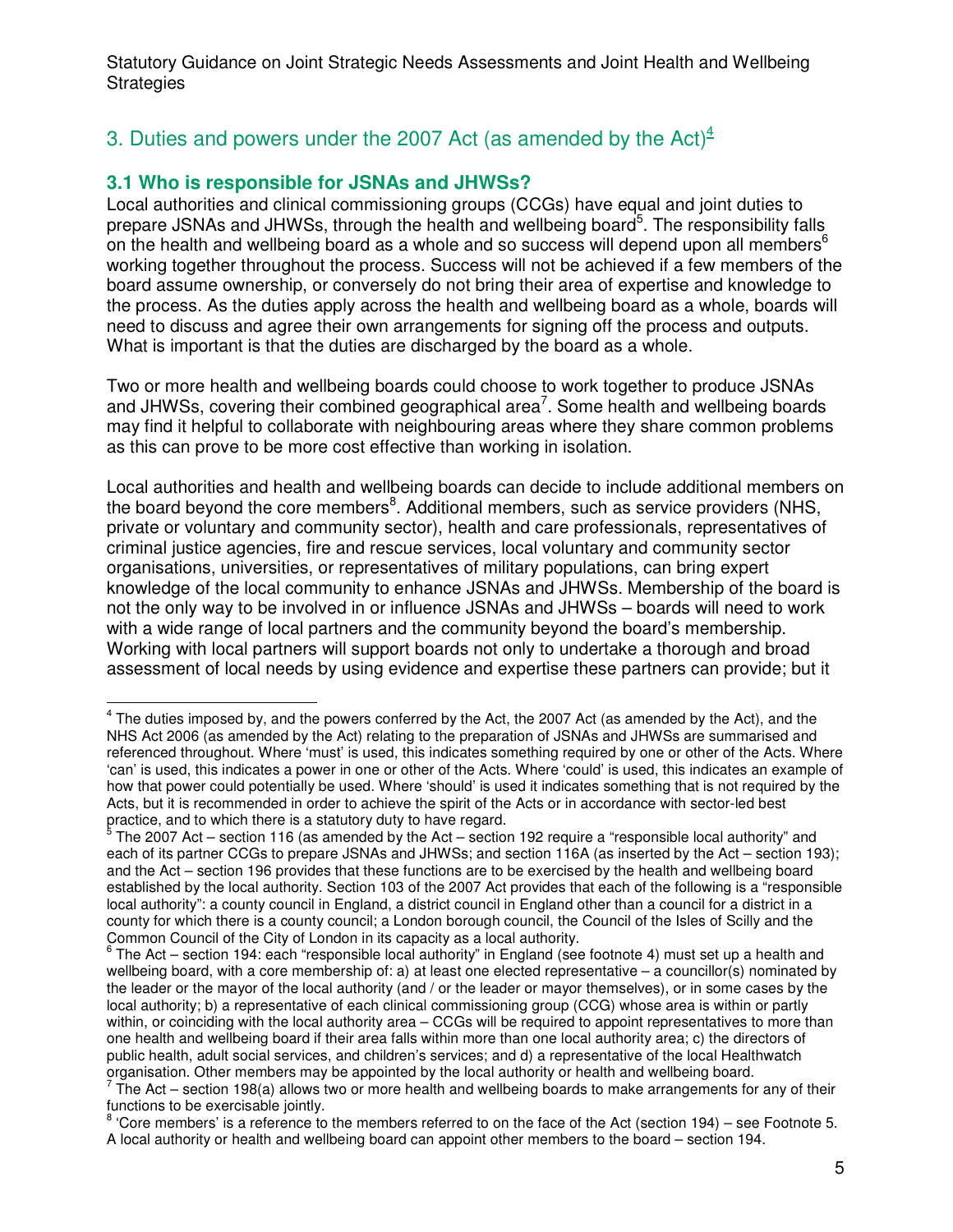will also provide an opportunity to influence the work of these partners to support addressing the identified needs.

Although the NHS Commissioning Board (NHS CB) is not a core statutory member of health and wellbeing boards, prescribed by the Act, it must participate in JSNAs and JHWSs. If the health and wellbeing board agrees, the NHS CB may be represented by someone who is not from the NHS CB; such as from a CCG or a local Commissioning Support Unit  $(CSU)^9$ .

#### **3.2 What are Joint Strategic Needs Assessments (JSNAs)?**

JSNAs are assessments of the current and future health and social care needs of the local community. – these are needs that could be met by the local authority, CCGs, or the NHS  $CB<sup>10</sup>$ . JSNAs are produced by health and wellbeing boards<sup>11</sup>, and are unique to each local area. The policy intention is for health and wellbeing boards to also consider wider factors that impact on their communities' health and wellbeing, and local assets that can help to improve outcomes and reduce inequalities. Local areas are free to undertake JSNAs in a way best suited to their local circumstances – there is no template or format that must be used and no mandatory data set to be included.

A range of quantitative and qualitative evidence should be used in JSNAs. There are a number of data sources and tools that health and wellbeing boards may find useful for obtaining quantitative data<sup>12</sup>. Qualitative information can be gained via a number of avenues, including but not limited to views collected by the local Healthwatch organisation or by local voluntary sector organisations, feedback given to local providers by service users; and views fed in as part of community participation within the JSNA and JHWS process.

JSNAs can also be informed by more detailed local needs assessments such as at a district or ward level; looking at specific groups (such as those likely to have poor health outcomes); or on wider issues that affect health such as employment, crime, community safety, transport, planning or housing. Evidence of service outcomes collected where possible from local commissioners, providers or service users could also inform JSNAs. Boards will need to ensure that staff supporting JSNAs have easy access to the evidence they need to undertake any analysis they needed to support the board's decisions.

Health and wellbeing boards are also required to undertake Pharmaceutical Needs Assessments  $(PNAs)^{13}$ ; and although many may choose to combine the process with JSNAs,

 9 The duty on the NHS CB to appoint a representative to participate in JSNAs and JHWSs is in section 197(1) and (2) of the Act. Section 197(5) provides that the representative may be someone who is not a member or employee of the NHS CB, with the health and wellbeing board's agreement.

The 2007 Act – section 116 (as amended by the Act – section 192). Section 116 requires an assessment of "relevant needs" – a "relevant" need is a) a need capable of being met to a significant extent by the local authority's exercise of functions; and which could also be met or affected, to a significant extent, by the partner CCG or NHS CB's exercise of functions; or b) a need which is capable of being met to a significant extent by the partner CCG or NHS CB's exercise of functions; and which could also be met or affected, to a significant extent by the local authority's exercise of functions.

The duty falls on local authorities and CCGs but must be discharged by health and wellbeing boards (the Act – section 196(1)). Where the guidance refers to something that health and wellbeing boards must do in relation to JSNAs, the source of this is a duty imposed on the local authority and CCG.

 $12$  Links to existing sources and tools for quantitative data will be available within the suite of resources to support health and wellbeing boards. This will be hosted on the **Knowledge Hub**.

<sup>13</sup> Section 128A of the NHS Act 2006, as amended by Section 206 of the 2012 Act. DH has laid regulations for undertaking PNAs - please refer to Regulations 3 - 9 and Schedule 1 of the NHS (Pharmaceutical and Local Pharmaceutical Services) Regulations 2013.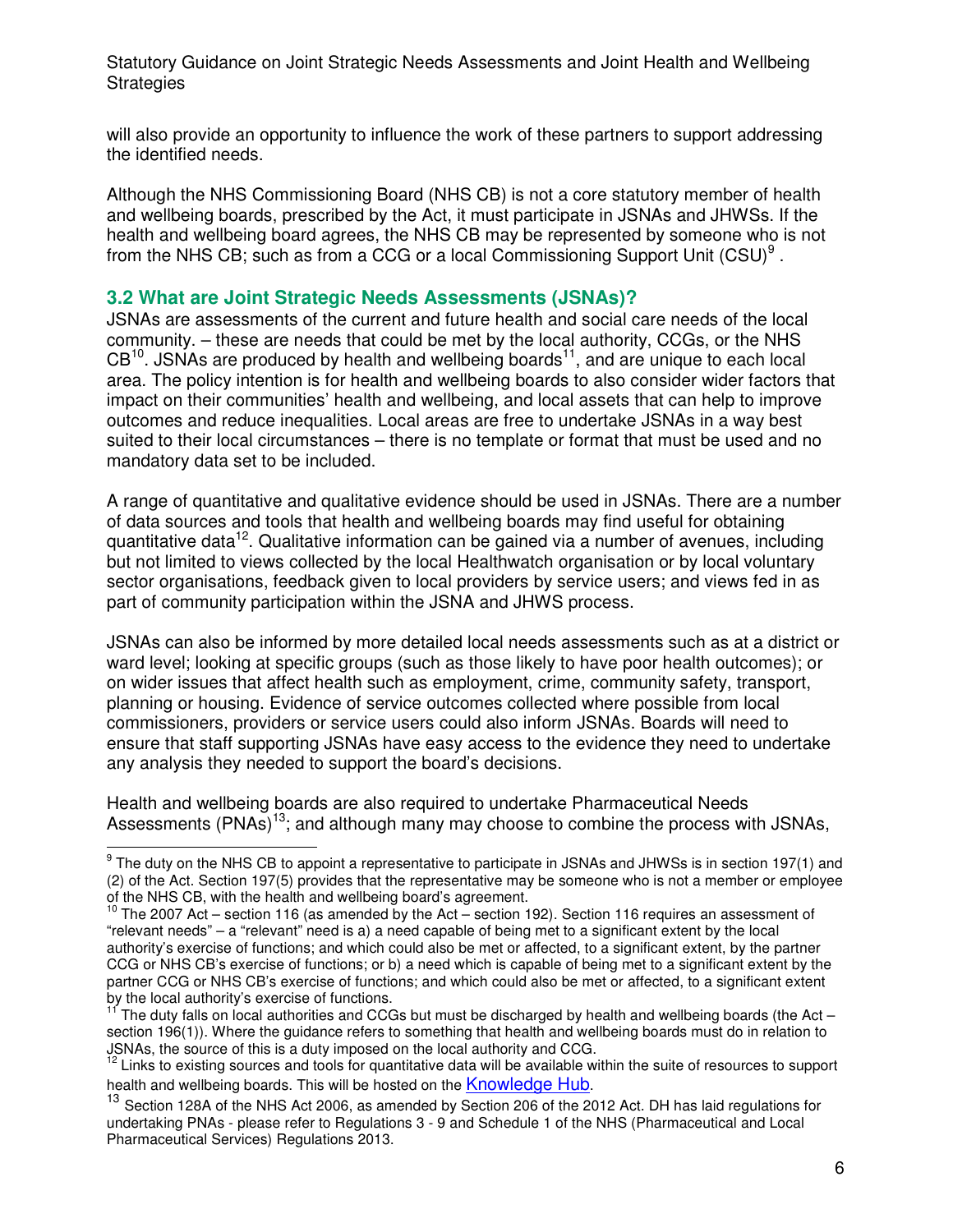the duties for these are separate, and distinct PNAs need to be produced to inform the NHS CB's decisions on commissioning pharmaceutical services for the area.

Health and wellbeing boards can request relevant information to support JSNAs from organisations represented on the board (core members and others)<sup>14</sup> – and when asked, they have a duty to supply the requested information, if they hold it<sup>15</sup>. Health and wellbeing boards may find it useful to develop a dialogue with their local Healthwatch organisation over time to understand what information it intends to collect. Unless the NHS CB is a board member, it is not subject to the duty to provide evidence when asked. However, as it must base its commissioning plans on JSNAs (and JHWSs) it does have an interest in the process and may wish to co-operate in sharing evidence. Boards can also request evidence they would expect other organisations (such as regulators or other local commissioners) to hold, although again unless they are members of the board, they will not have a duty to comply with the request.

Local authorities will need to interpret and analyse data and information for a number of their functions, including giving public health advice to CCGs. They may choose to use this expertise to support health and wellbeing boards; however, as the primary JSNA (and JHWS) duties sit jointly on local authorities and CCGs, they will want to discuss and agree what resources and expertise they will each provide to support their health and wellbeing board.

Public Health England (PHE) will support local authorities to deliver locally appropriate interventions and services. They will provide data, interpretation and evidence to enable local public health teams to improve the public's health. PHE is also developing clear processes for stakeholders to be able to discuss their knowledge and intelligence support needs<sup>16</sup>. From 1 April 2013, public health professionals in PHE and the wider public health system in local authorities will have access through a single portal<sup>17</sup> to a suite of indicators, analyses and evidence to support decision-making. Through this portal local authorities will continue to be able to access the knowledge and information products currently available from the agencies coming together to form PHE on 1st April 2013, including the Public Health Observatories, Health Protection Agency, National Treatment Agency, Cancer Registries and others. PHE will be a key partner to support public health within local authorities to use these resources to increase capacity to identify local issues and make the best decisions (including prioritising local resources), to reduce inequalities and help improve the health and wellbeing outcomes of the local community, including vulnerable groups.

JSNAs must assess current and future health and social care needs<sup>18</sup> within the health and wellbeing board area and it is important to cover the whole population, and ensure that mental health receives equal priority to physical health. This includes health protection, and upstream prevention of ill health; and it could include looking at the role of personal budgets and universal advice. Therefore health and wellbeing boards will need to consider:

 $\overline{a}$ 

 $14$  The Act – section 199. Health and wellbeing boards have the power to request information from the local authority, or the CCGs and local Healthwatch organisations represented on the board. They also have the power to request information from members (or those organisations represented by members) beyond the core members. The request must be made in order to enable or assist health and wellbeing boards to perform their functions – in this context, to enable or assist health and wellbeing boards to undertake JSNAs and JHWSs. Organisations will need to ensure that the supply of this information does not this does not override the

common law duty of confidentiality and the requirements of the Data Protection Act 1998.

 $16$  Information on the process of interacting with local authority stakeholders will be available via the PHE website.

 $17$  The web-portal will be available via the  $PHE$  website.

 $18$  See Footnote 10 as to the needs that are covered.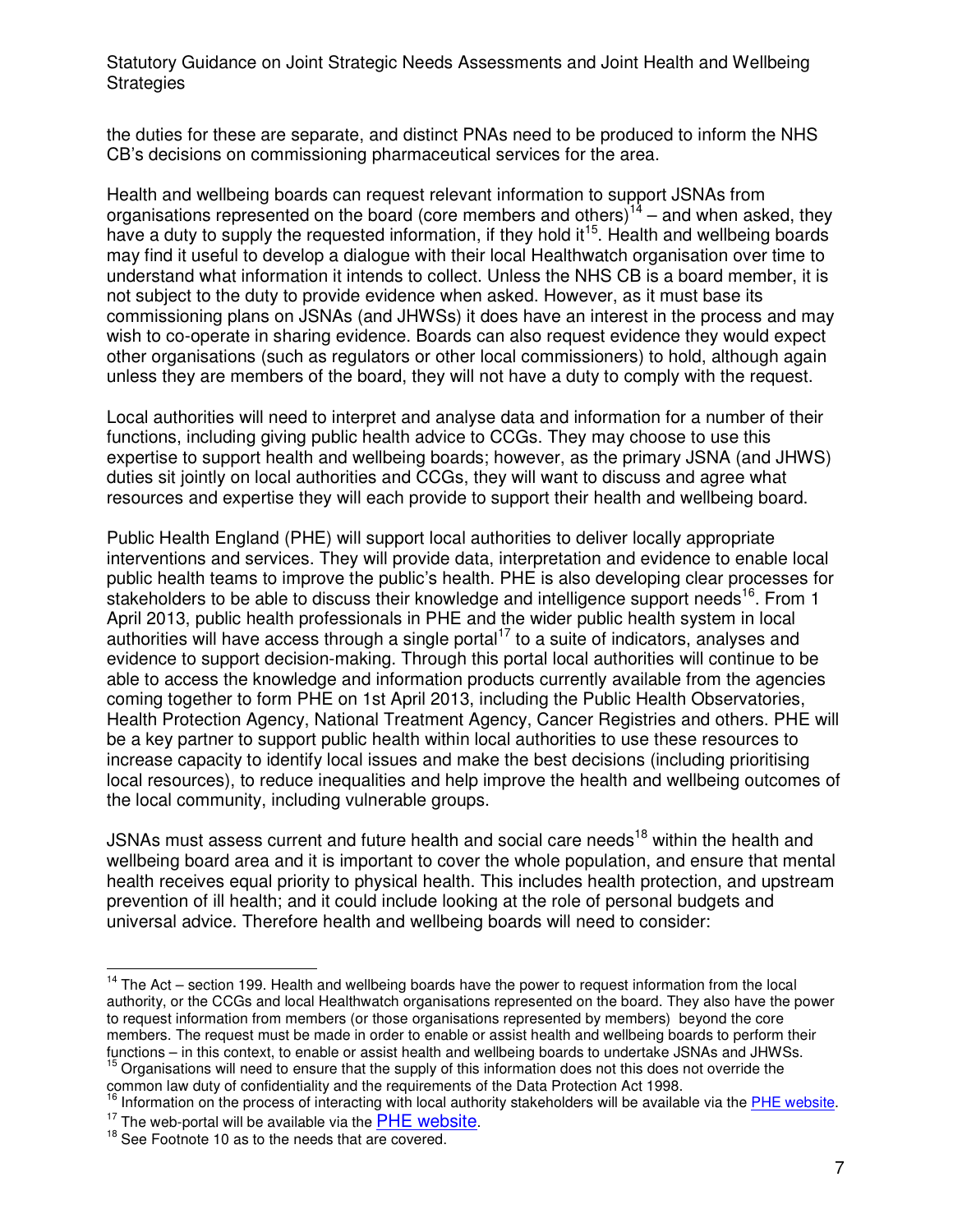- demographics of the area, and needs of people of all ages of the life course including how needs vary for people at different ages;
- how needs may be harder to meet for those in disadvantaged areas or vulnerable groups who experience inequalities, such as people who find it difficult to access services; and those with complex and multiple needs such as looked-after and adopted children, children and young people with special educational needs or disabilities, troubled families, offenders and ex-offenders, victims of violence, carers including young carers, homeless people, Gypsies and Travellers, people with learning disabilities or autism who also have mental health conditions or behaviours viewed as challenging<sup>19</sup>;
- wider social, environmental and economic factors that impact on health and wellbeing  $$ such as access to green space, the impact of climate change, air quality, housing, community safety, transport, economic circumstances, employment; and
- what health and social care information the local community needs, including how they access it and what support they may need to understand it.

Health and wellbeing boards may find that there is a lack of evidence about some issues, and some seldom heard and vulnerable groups, which could be indicative of unmet needs and deprivation. Local partners such as voluntary sector organisations or local Healthwatch may be able to help where such evidence is lacking as they are well-placed to collect both quantitative and qualitative evidence and have good specialist knowledge of the community. They can also help boards to directly engage with some of these seldom heard and vulnerable groups. Other public sector organisations in the area can also provide relevant evidence on deprivation which may help boards develop a detailed understanding of deep inequalities in the area, such as the association between health and employment inequalities.

Supporting active communities and encouraging people to improve their health and wellbeing is central to achieving the Government's vision. When undertaking JSNAs, health and wellbeing boards should also consider what assets local communities can offer in terms of skills, experience, expertise and resources<sup>20</sup> that could help local authorities and the NHS to address the identified needs and impact on the wider determinants of health. This could be a range of assets including formal or informal resources, social networks, community cohesion, capacity or skills in organisations or the community; such as the ability of groups to take greater control of their own health or manage long-term conditions. Local partners, especially in the voluntary sector, can help boards understand the strengths and assets within local communities.

# **3.3 What are Joint Health and Wellbeing Strategies (JHWSs)?**

JHWSs are strategies for meeting the needs identified in JSNAs<sup>21</sup>. As with JSNAs, they are produced by health and wellbeing boards<sup>22</sup>, are unique to each local area, and there is no

 $\overline{a}$ <sup>19</sup> This is not an exhaustive list, but an example of some vulnerable groups and health and wellbeing boards may wish to consider – boards will need to develop their understanding of the vulnerable groups in their area and the issues that affect them.

 $20$  Strong communities can improve health and wellbeing, and reduce inequalities (Foot, J., What makes us healthy? The asset-based approach in practice: evidence, action, evaluation, 2012). There are a number of methods of assessing assets being developed, (Local Area Co-ordination, Connected Care or Asset-Based Community Development) – these examples may be useful to health and wellbeing boards.

The 2007 Act – section 116A (as inserted by the Act – Section 193).

<sup>&</sup>lt;sup>22</sup> The duty falls on responsible local authorities and partner CCGs but must be discharged by health and wellbeing boards (the Act – section 196(1)). See Footnote 4. Where the guidance refers to something that health and wellbeing boards must do in relation to JHWSs, the source of this is a duty imposed on the local authority and partner CCGs.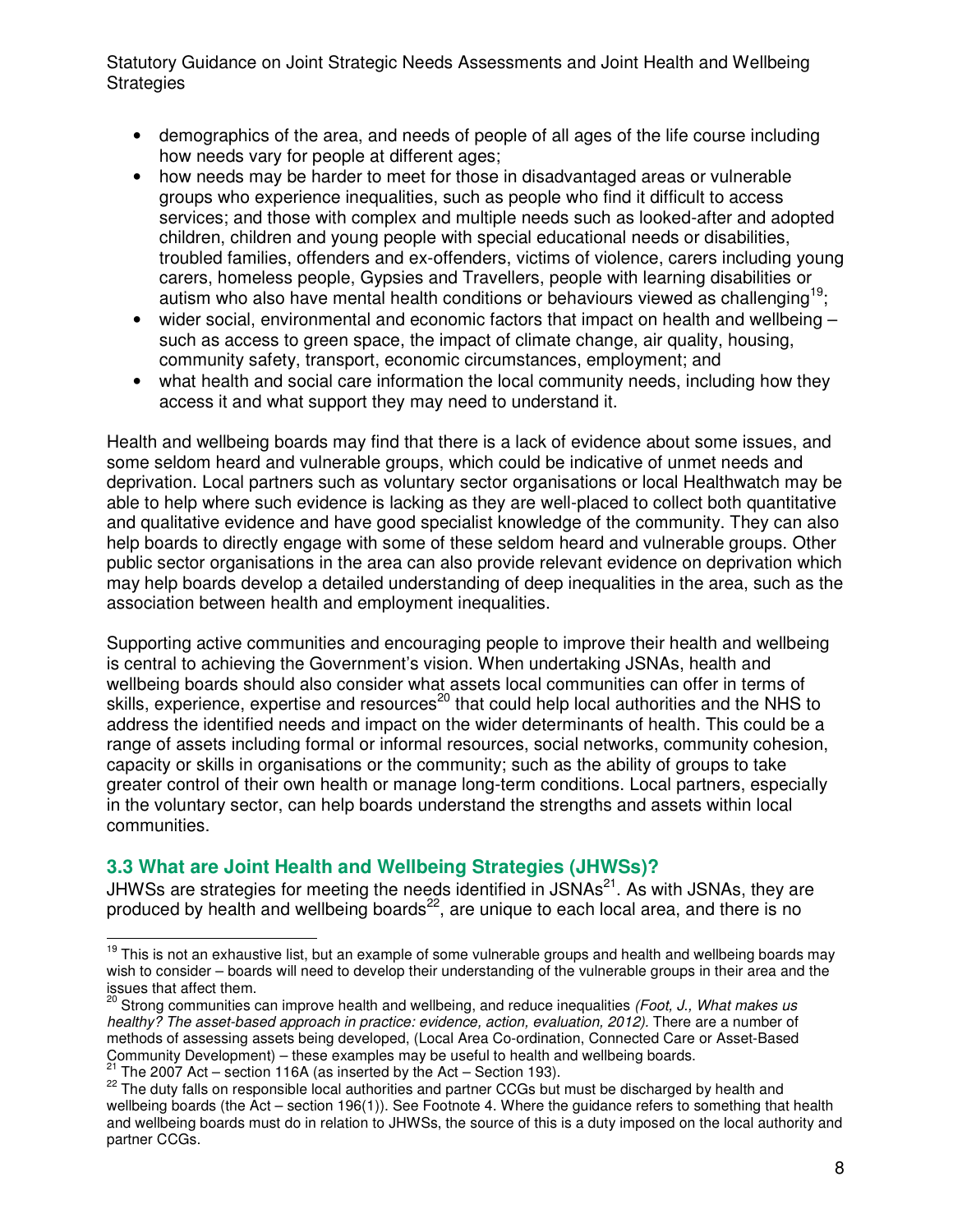mandated standard format. In preparing JHWSs, health and wellbeing boards must have regard to the Secretary of State's mandate<sup>23</sup> to the NHS  $CB<sup>24</sup>$  which sets out the Government's priorities for the NHS.

They should explain what priorities the health and wellbeing board has set in order to tackle the needs identified in their JSNAs. Again, it would not be appropriate to specify or dictate issues which should be prioritised. This is not about taking action on everything at once, but about setting a small number of key strategic priorities for action, that will make a real impact on people's lives. JHWSs should translate JSNA findings into clear outcomes the board wants to achieve, which will inform local commissioning – leading to locally led initiatives that meet those outcomes and address the needs.

#### **3.4 Using JSNAs and JHWSs**

The importance of JSNAs and JHWSs lies in how they are used locally – as well as identifying the local community's needs, they also provide a significant opportunity to tackle and make a real impact on extreme inequalities experienced by some vulnerable and seldom heard groups, and to integrate local services around their users.

CCGs, the NHS CB, and local authorities' plans for commissioning services will be expected to be informed by relevant JSNAs and JHWSs. Where plans are not in line with JSNAs and JHWS, CCGs, the NHS CB and local authorities must be able to explain why<sup>25</sup>. The policy intention is that local services which impact upon health and wellbeing will be based on evidence of local health and wellbeing needs and assets, including the views of the community; meaning that services and the way in which they are provided meet local needs.

CCGs must involve the health and wellbeing board in preparing (or making significant changes to) their commissioning plans<sup>26</sup>. This includes consulting health and wellbeing boards on whether the plans take proper account of the JSNAs and JHWS $s^{27}$ . When consulted, boards must give a view, and their final opinion must be included in the published plan<sup>28</sup>. It would also be good practice for local authorities and the NHS CB to involve boards when developing their commissioning plans, to ensure that they are properly informed by the relevant JSNAs and JHWSs. By their nature, commissioning plans will need to cover a broad range of services – plans for services which meet addition needs to those prioritised in JHWSs, does not in itself mean the plans do not take proper account of those JHWSs.

 $\frac{1}{2}$ <sup>23</sup> The first Mandate between the Government and the NHS Commissioning Board, setting out the ambitions for the health service for the next two years, was published on the 13th November 2012. The Board is legally required to pursue the objectives in this document.

The 2007 Act – section 116A (as inserted by the Act – section 193).

<sup>&</sup>lt;sup>25</sup> The 2007 Act – section 116B (as inserted by the Act – section 193) requires local authorities and CCGs, in exercising any functions and the NHS CB, in exercising its commissioning functions in relation to the local area, to have regard to any JSNA and JHWS which is relevant to the exercise of those functions.

 $26$  The NHS Act 2006 – section 14Z13 inserted by section 26 of the Act. The duty on the CCG is to involve each relevant health and wellbeing board. A relevant health and wellbeing board, in relation to a CCG, is one which is established by a local authority whose area coincides with, or includes the whole or any part of, the area of the CCG – the NHS Act 2006 - section 14Z11 (as inserted by the Act - section 26).

The NHS Act 2006 – section 14Z13 inserted by section 26 of the Act. The duty on the CCG is to consult each relevant health and wellbeing board on whether the draft commissioning plan takes proper account of each JHWS published by the board which relates to the period (or any part of the period) to which the plan relates.

The NHS Act 2006 – section 14Z13 (as inserted by section 26 of the Act). The CCG must include a statement of the final opinion of each relevant health and wellbeing board consulted upon publication of the plan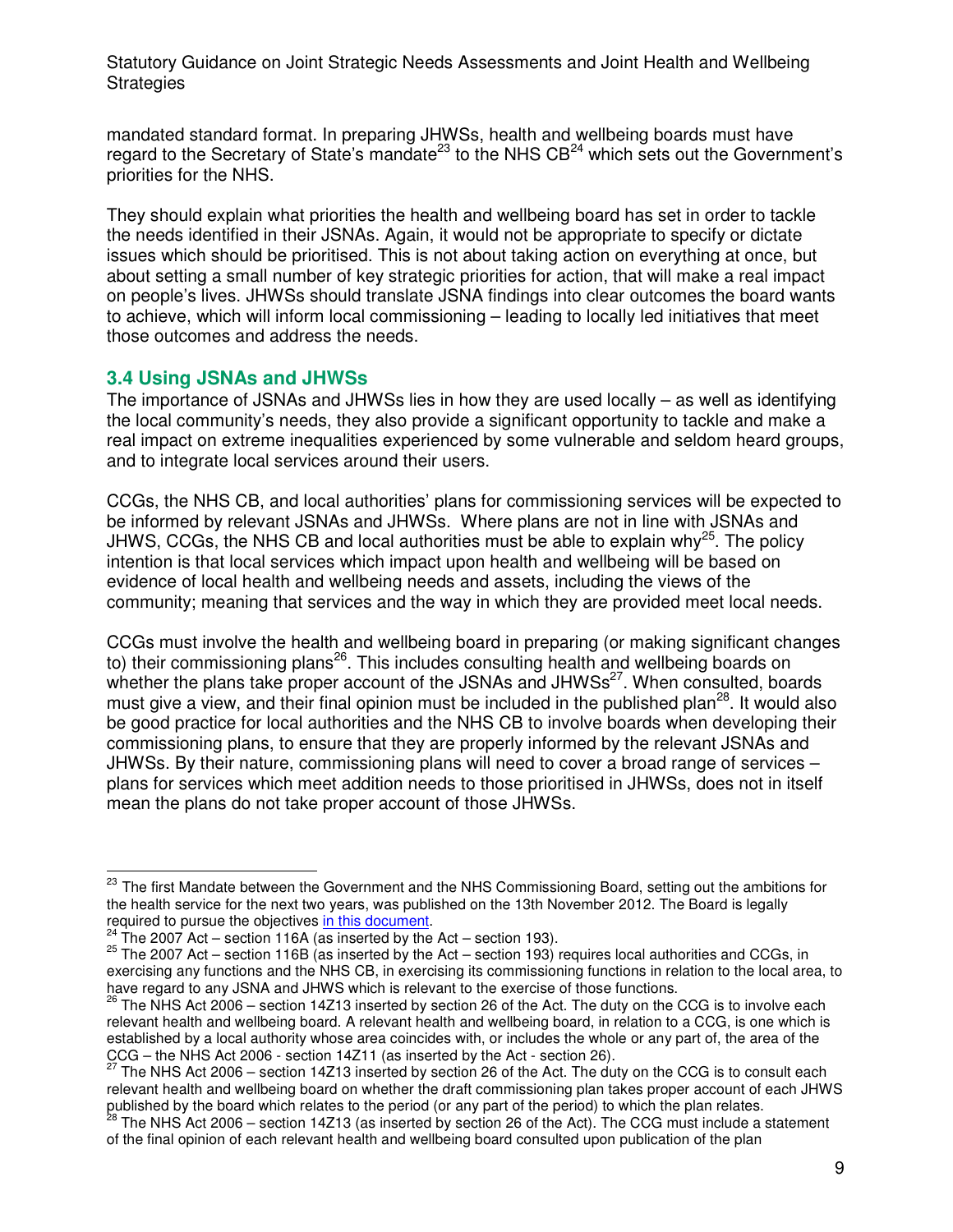If a health and wellbeing board thinks a CCG has not taken proper account of the relevant JSNAs and JHWSs it can make this clearly known to the CCG when consulted, and also to the NHS  $CB^{29}$ . As mentioned above, the CCG must be able to justify any parts of their plans which are not consistent. The NHS CB can take action if it believes that the plan is not in line with the JHWSs, without a good reason<sup>30</sup>. If a health and wellbeing board thinks that the NHS CB has not taken proper account of the relevant JSNAs and JHWSs, it can raise this directly with the NHS CB, or in extreme circumstances it could escalate this to Secretary of State $31$ .

Under the Act, in relation to their public health functions, upper-tier local authorities are required to take appropriate steps to improve the health of their population<sup>32</sup>. This is an opportunity for local authorities to embed health improvement in all policy and decision-making, which will also help address needs identified in JSNAs and priorities agreed in JHWSs. If the health and wellbeing board does not believe that a local authority has taken proper account of the JSNAs or JHWSs, it can raise its concerns with the local authority<sup>33</sup>. This could be raised in a number of ways, such as with the leader of the council, the full council, council members with relevant portfolios, or with any relevant scrutiny committees or arrangements.

#### **3.5 Timing**

 $\frac{1}{2}$ 

JSNAs and JHWSs are continuous processes, and are an integral part of CCG and local authority commissioning cycles  $34$ . Health and wellbeing boards will need to decide for themselves when to update or refresh JSNAs and JHWSs or undertake a fresh process to ensure that they are able to inform local commissioning plans over time. They do not need to be undertaken from scratch every year; however boards will need to assure themselves that their evidence-based priorities are up to date to inform the relevant local commissioning plans. To be transparent and enable wide participation, boards should be clear with their partners and the community what their timing cycles are and when outputs will be published.

#### **4. Promoting integration between services**

JHWSs can help health and social care services to be joined up with each other and with health-related services<sup>35</sup>, such as housing, transport, the economy or the environment.

Health and wellbeing boards must encourage integrated working between health and social care commissioners, and provide appropriate support to encourage partnership arrangements

 $^{29}$  See Footnote 26 as to the duty to consult under the NHS Act 2006 – section 14Z13 (as inserted by the Act section 26).

Action could be taken if the NHS CB has reason to believe that the CCG might fail, have failed, be failing to discharge any of its functions. The NHS CB could require documents, information or an explanation (the NHS Act 2006 – sections 14Z17 or 14Z19).

<sup>&</sup>lt;sup>31</sup> The Secretary of State for Health has intervention powers in relation to the NHS CB where the NHS CB is not exercising its functions properly or at all or is at risk of failing to do so. The NHS Act 2006 – section 13Z2 (as inserted by the Act - section 23). The Secretary of State can also request information from the Board (The NHS Act 2006 - Schedule 1A paragraph 14).

<sup>32</sup> The NHS Act 2006 – section 2B (as inserted by the Act - section 12) requires responsible local authorities (see footnote 5) to take such steps as they consider appropriate to improve the health of their populations. The Act – section 196.

<sup>&</sup>lt;sup>34</sup> The NHS Act 2006 – sections 14Z11 to 14Z14, and 14Z24 (as inserted by of the Act – section 26). CCGs must develop commissioning plans to be in place before the beginning of each financial year (or before a date directed by the NHS CB as regards the financial year of establishment) and most local authorities also plan yearly.

The 2007 Act – section 116A (as inserted by the 2012 Act – section 193). In the context of health and wellbeing boards' powers to encourage close working between certain commissioners, health-related services are those that are not health or social care services, but may have an effect on health outcomes, as defined in the Act – section 195; such as transport, planning or environmental services insofar as they may have an effect on health.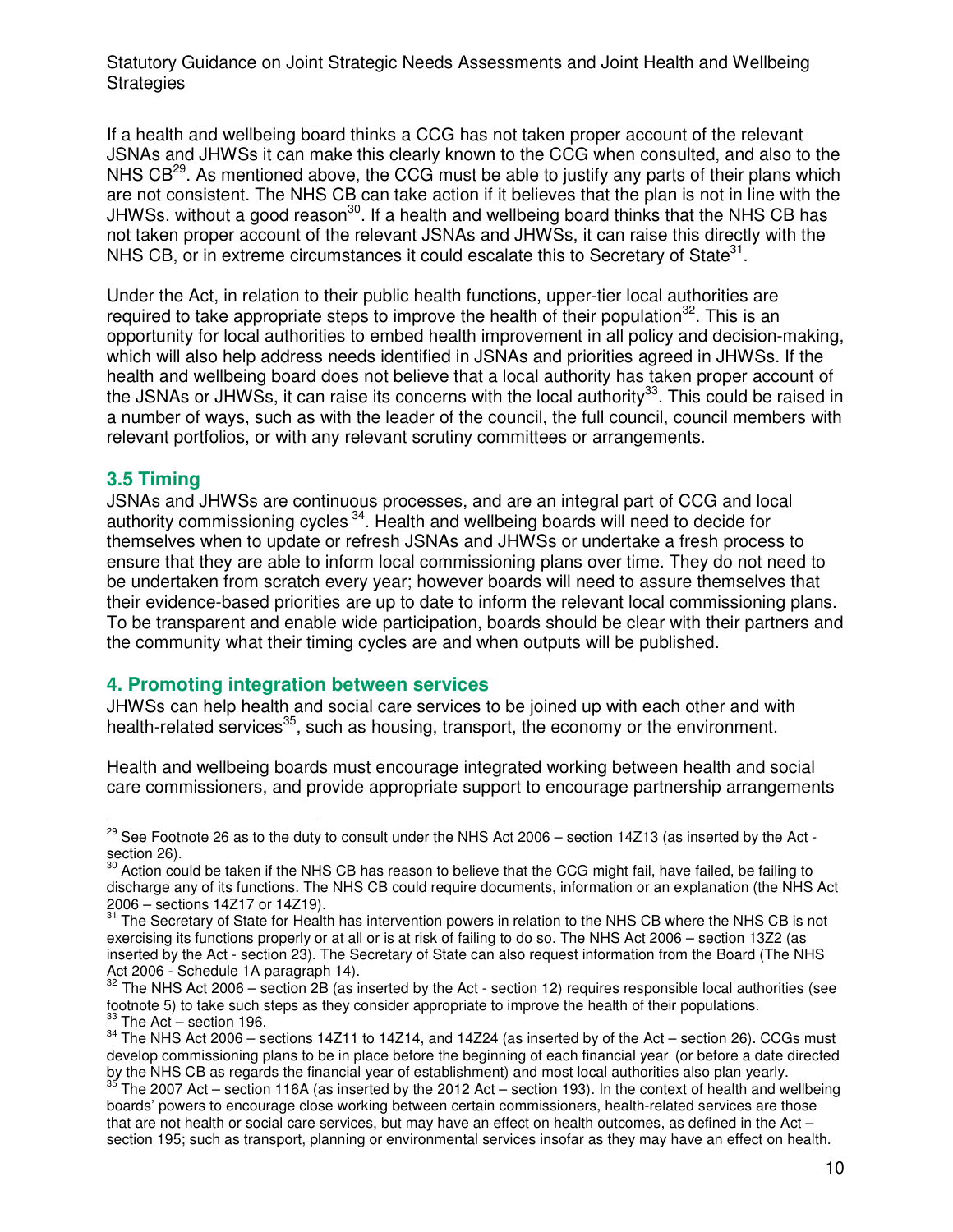for health and social care services<sup>36</sup>, such as pooled budgets, lead commissioning, or integrated provision<sup>37</sup>. In JHWSs, health and wellbeing boards must consider how far needs can be met more effectively by working together in this way<sup>38</sup>.

Health and wellbeing boards can encourage close working between commissioners of healthrelated services and themselves; and commissioners of health and social care services<sup>39</sup>. This could potentially involve considering the commissioning of health-related services either with or by a broad range of local partners, such as district councils, local authority housing commissioners, local community safety partnerships, Police and Crime Commissioners, local probation trusts, prisons, children's secure estates and schools. In this way health and wellbeing boards can use the priorities agreed in JHWSs to influence other services that also affect health to improve outcomes and also to encourage the integration of services.

The NHS CB must encourage partnership arrangements between CCGs and local authorities<sup>40</sup> where it considers this would ensure the integrated provision of health services and this would improve the quality of services or reduce inequalities<sup>41</sup>. CCGs also have a duty to aim to achieve such integration to improve the quality of services or reduce inequalities<sup>42</sup>. Combined, these duties should help encourage joint working between CCGs and local authorities in order to tackle the priorities jointly agreed in JHWSs.

The Act supports joint working by allowing local authorities to delegate functions to the health and wellbeing board<sup>43</sup>. This could result in boards taking on health-related functions, such as preparing housing strategies; which could help to take action on the agreed local priorities. To avoid potential conflicts of interest, the power to delegate functions does not include health scrutiny functions<sup>44</sup>, as boards will be subject to scrutiny by the local authority. This is an important way that the local authority (and through it, local people) can hold some organisations represented on the board to account for their role in delivering health services, or consider how the JSNA and JHWS process and its outputs are used to plan services.

JHWSs could be used to consider how services might be reshaped and redesigned to address needs identified in JSNAs, and reduce inequalities. Using local JSNA evidence and agreed JHWS priorities means local service change and commissioning plans should complement other; and this will encourage greater integration across health and social care services.

 $\frac{1}{2}$  $^{36}_{-}$  The Act – section 195.

 $37$  The NHS Act 2006 – section 75.

 $38$  The 2007 Act – section 116A (as inserted by the Act – section 193).

 $39$  The Act – section 195.

<sup>&</sup>lt;sup>40</sup> And also between CCGs where this would lead to improvements and integrated services, which may be prioritised in JHWSs. The NHS Act 2006 - section 13N (as inserted by the Act – section 23).

The NHS Act 2006 – section 13N (as inserted by the Act – section 23). This also applies where the NHS CB considers that partnership arrangements would lead to integrated provision of health services with social care or health-related services, and that this would improve the quality of services or reduce inequalities. "Reducing inequalities" in this section of the Act is specifically "reducing inequalities in relation to access to or outcomes from services".

 $42$  The NHS Act 2006 – section 14Z1 (as inserted by the Act – section 26). Again this specifically is "reducing inequalities in relation to access to or outcomes from services".

 $43$  The Act – section 196.

<sup>&</sup>lt;sup>44</sup> The Act – section 196.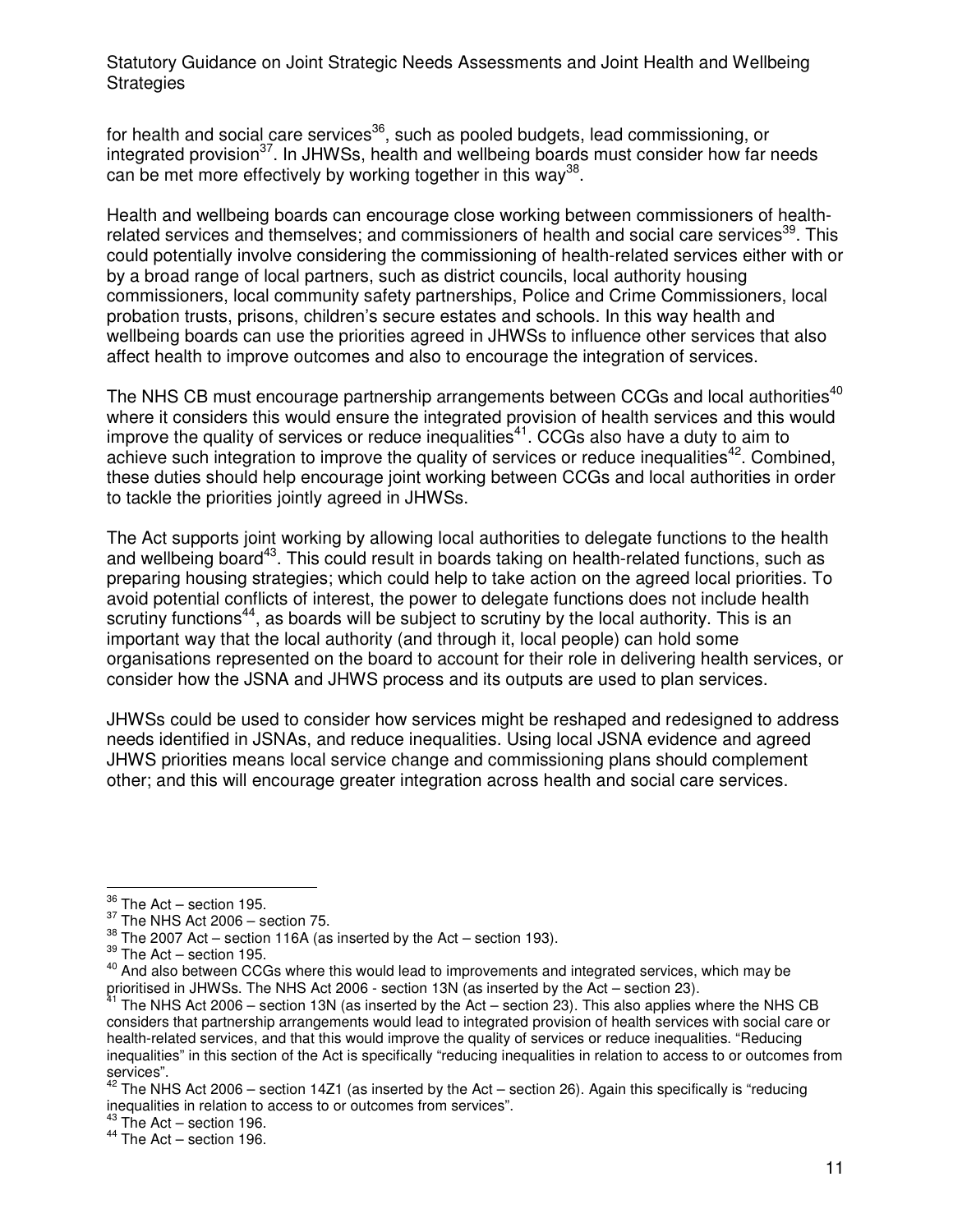#### **5. Working in partnership to carry out JSNAs and develop JHWSs**

Health and wellbeing boards for county councils must involve the relevant district councils in developing JSNAs<sup>45</sup>. Although it is not required by the Act, they should also seek to work with district councils when preparing JHWSs, and to agree with district councils how they will do this – this should form part of the inclusive way that boards work with their partners. District councils can bring expertise on community engagement, gathering and using useful evidence to input into JSNAs; as well as providing services which can improve health and wellbeing as part of contributing to delivering JHWSs, such as housing, planning and leisure services.

Health and wellbeing boards must involve the local Healthwatch organisation<sup>46</sup> and the local community<sup>47</sup>, and this should be continuous throughout the JSNA and JHWS process. When involving the local community, boards should consider inclusive ways to involve people from different parts of the community including people with particular communication needs to ensure that differing health and social care needs are understood, reflected, and can be addressed by commissioners. This should recognise the need to engage with parts of the community that are socially excluded and vulnerable<sup>48</sup>. Involvement should aim to allow active participation of the community throughout the process – enabling people to input their views and experiences of local services, needs and assets as part of qualitative evidence; and to have a genuine voice and influence over the planning of their services.

Health and wellbeing boards should also work closely with other local partners such as Police and Crime Commissioners, criminal justice agencies, youth justice services, troubled families co-ordinators, local authority housing services, local professional representative committees such as Local Medical Committees, schools, voluntary sector organisations, Local Nature Partnerships<sup>49</sup>, Environmental Health Officers, local planning authorities representatives of military populations; and Department for Work and Pensions local partnership teams<sup>50</sup>. Such partners can both input evidence into JSNAs to get a thorough understanding of local needs and how to address them, as well as take action to contribute to meeting aims of JHWSs.

Local Healthwatch and voluntary sector organisations (including organisations that represent specific groups) can provide insight and information to help JSNAs better reflect the needs and views of people in vulnerable circumstances and this can support the development of JHWSs to meet those needs. Such organisations can bring great value to the process and should be

 $\frac{1}{2}$  $45$  The 2007 Act – section 116 (as amended by the Act – section 192). A "relevant district council" means : (a) in relation to a responsible local authority (the authority which established the health and wellbeing board in question), any district council which is a partner authority of it; and (b) in relation to a partner CCG of a responsible local authority, any district council which is a partner authority of the responsible local authority and whose district falls wholly or partly within the area of the CCG. Section 104 of the 2007 Act sets out who are partner authorities in relation to responsible local authority. These include a district council (which is not a responsible local authority) who acts or is established for an area which, or any part of which, coincides with or falls within the responsible local authority's area.

The 2007 Act – section 116 (as amended by the Act – sections 192) and section 116A (as inserted by the Act – section 193). The duty to involve the local Healthwatch organisation for the area is separate to (i.e., not discharged only by) local Healthwatch being represented on the health and wellbeing board.

<sup>&</sup>lt;sup>47</sup> The 2007 Act – section 116 (as amended by the Act – sections 192) and section 116A (as inserted by the Act – section 193). The duty to involve the local community is a requirement to involve the people who live or work in the area, and does not distinguish between children and adults and therefore should be inclusive of both. <sup>48</sup> Such as people with disabilities, homeless people, offenders, victims of crime, or Gypsies and Travellers.

<sup>&</sup>lt;sup>49</sup> Local Nature Partnerships are broad partnerships designed to work at a strategic scale to help manage the natural environment to produce multiple benefits for people, the economy and the environment www.defra.gov.uk/environment/natural/whitepaper/local-nature-partnerships/

 $50$  Serving both working age (through Jobcentres), and pension age clients.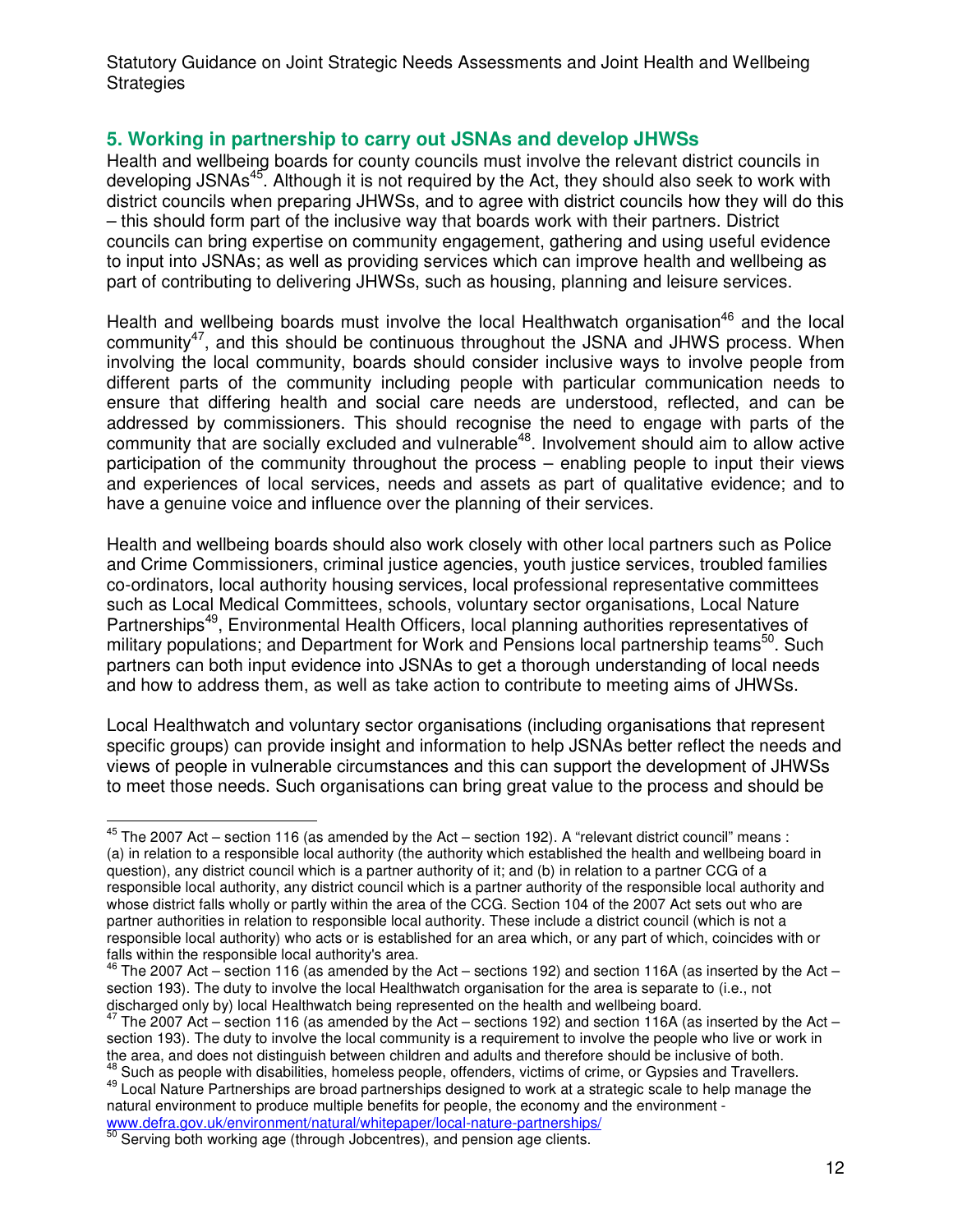seen as a critical friend. Most local areas will have a Compact agreement<sup>51</sup> setting out how local authorities and the NHS will work with voluntary organisations for mutual benefit and these Compacts should be considered, and recognised within the JSNA and JHWS process.

Service providers<sup>52</sup>, from the NHS, voluntary or private sector; hold a wealth of information which can also provide important evidence about local needs. They can also take action to improve outcomes through the services they deliver, although health and wellbeing boards will need to consider how any conflicts of interest will be managed when working with local providers.

#### **6. Transparency and accountability**

Local communities and partners can hold health and wellbeing boards to account in a number of ways. Statutory membership of elected members and local Healthwatch will be important in ensuring that the voice of local communities are heard and taken into account within JSNAs and JHWSs. Health and wellbeing boards will also be subject to scrutiny by the local authority.

JSNA and JHWS outputs must be published<sup>53</sup>. Making them public will explain to the local community what the board's assessment of the local needs (and if they choose to include them, assets) is and what its proposals to address them are. It should also provide clear measures of progress to hold the board to account over time. Publication will show what evidence has been considered, and what priorities have been agreed and why. It should include a summary of community views, how they have been used; and also whether any other views have been considered. To increase transparency it would be good practice to include in the publication an explanation of how concerns can be raised with the board or its members.

Sharing the analysis behind JSNAs, and (if appropriate) making the data they have used accessible in a safe way, will help health and wellbeing boards make their decision-making processes transparent to their community and to be held to account<sup>54</sup>.

The modernised health and care system will be underpinned by greater local transparency of how well health and social care services are improving people's lives through the separate NHS, Adult Social Care and Public Health Outcomes Frameworks<sup>55</sup>, the CCG Outcomes Indicator Set and various outcome strategies. The evidence-based outcome measures set out in the frameworks and strategies will be useful to feed into the evidence base for health and wellbeing boards and inform their joint priorities; although this should not overshadow local evidence. They can also be used by boards as a way of demonstrating progress in working together to improve health and care outcomes. However, they are not performance management tools, and are primarily designed to provide transparent measurement of progress, and focus the system on improving outcomes for everyone. Boards may also wish to consider developing local measures to demonstrate progress against their JSNAs and JHWSs.

 $\overline{a}$ <sup>51</sup> More information is provided by **Compact Voice**.

<sup>&</sup>lt;sup>52</sup> For instance Foundation Trusts, care homes; and providers of domiciliary care services.

<sup>53</sup> The 2007 Act – section 116 (as amended by the Act – section 192) and section 116A (as inserted by the Act – section 193).

<sup>&</sup>lt;sup>54</sup> Government Open Data policies provide more information.

<sup>&</sup>lt;sup>55</sup> The Department of Health intends to republish the Public Health Outcomes Framework as statutory guidance to which relevant local authorities must have regard to within their public health responsibilities and function.